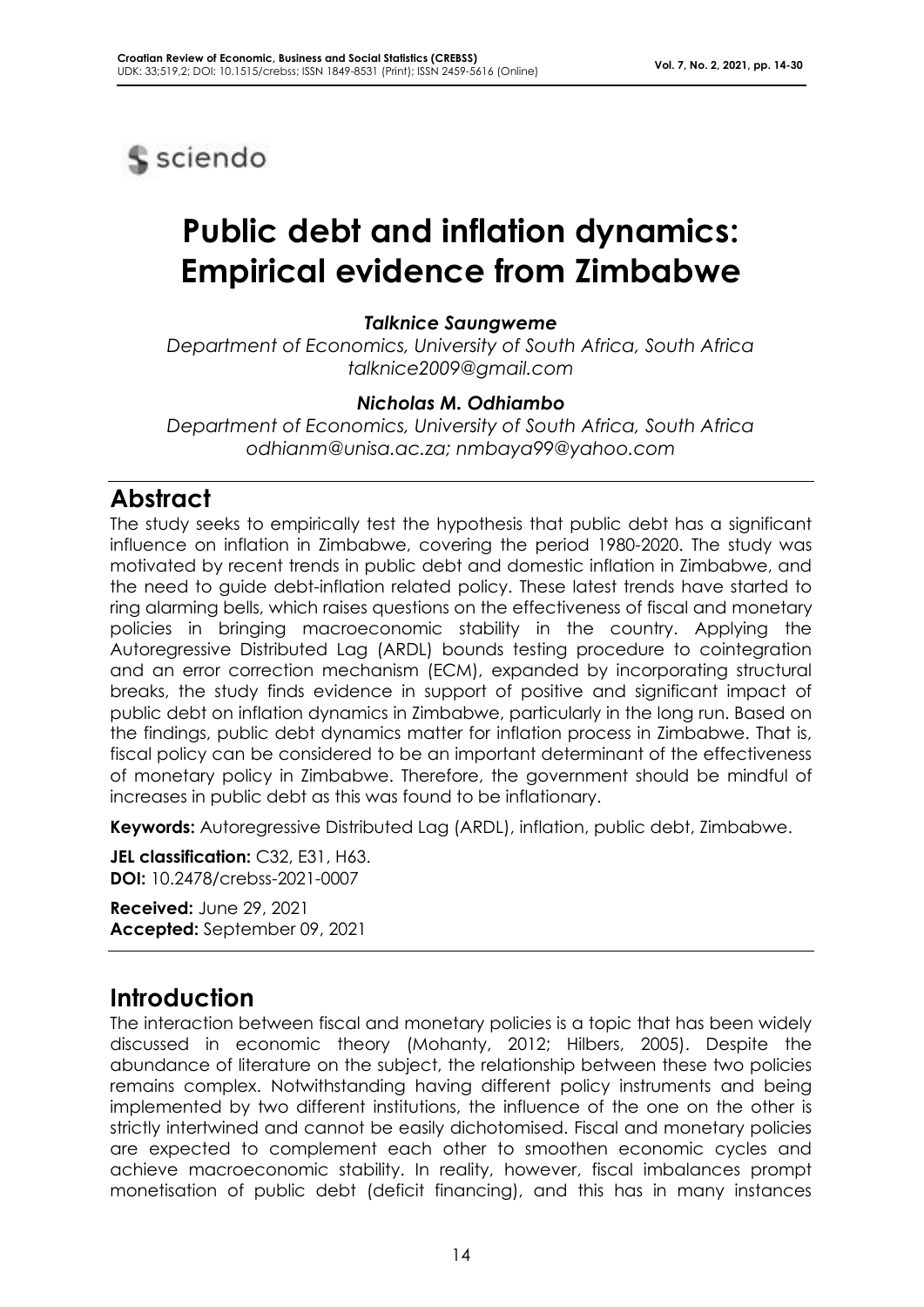proven to have significant inflationary effects (Mohanty, 2012). That is, unsustainable fiscal imbalances and monetary financing of public debt by the central bank may exert inflationary pressures in the economy leading to other multiple macroeconomic problems.

There are other alternative channels through which rising public debt stocks may directly build up inflationary pressures in the economy. First, are the upward adjustments in tax rates, which may prompt wage-price spiral and therefore inflation and inflationary expectations (Hilbers, 2005; Laidler, Parkin, 1975). Second, are the development of negative perceptions and expectations by economic agents regarding higher taxation levels in the future to facilitate government debt repayments (Sims, 2014). These tax uncertainties adversely impact on investment (private and foreign direct), foreign exchange markets, and financial sector stability (Lawal et al., 2018; Zangari, Caiumi, Hemmelgarn, 2017).

Zimbabwe presents an interesting case worth pursuing for the debt-inflation relationship – given its historical record of public debt overhang and long episodes of hyperinflationary environment. Since independence in 1980, the Zimbabwean government has consistently relied on deficit financing to run the economy (Makochekanwa, 2010). Whereas both public debt and inflation levels were moderate in the 1980s and early 1990s, the twin variables rose exceptionally fast between 1998 and 2009 (Saungweme, Odhiambo, 2018; International Monetary Fund/IMF, 2014). Inflation rose from an average of two-digit figures in 2000 to an estimated peak of 500 billion percent in September 2008 (IMF, 2009). During this period, 1998 to 2008, Zimbabwe was in both severe economic crisis and public debt distress (Government of Zimbabwe/GoZ, 2009a; 2009b; IMF, 2009). Persistent budgetary disproportions were financed largely by: (i) money printing; (ii) extensive borrowing from the banking system; (iii) surrender requirements on export proceeds; (iv) the retention of foreign exchange earnings of the gold and agricultural sectors in excess of mandatory surrender requirements; (v) a freeze of most foreign currency deposits; (vi) new foreign borrowing; and (vii) purchases of foreign exchange at the parallel market exchange rates (Mupunga, Le Roux, 2015; IMF, 2009).

Whereas other previous papers have attempted to examine the relationship between public debt and economic growth in Zimbabwe (Saungweme, Odhiambo, 2020; Mupunga, Le Roux, 2014; 2015), none has investigated the possible impact of public debt on inflation. A related paper by Makochekanwa (2010) focused on budget deficits and inflation in Zimbabwe, excluding the impact of public debt dynamics on inflationary process in the country. More so, the paper by Makochekanwa (2010) left out the multicurrency era – 2009-2017. This paper contributes to growing efforts to understand how public debt dynamics influence inflationary process in Zimbabwe. Unlike other previous studies on the subject on Zimbabwe, this paper utilises the ARDL procedure to cointegration and incorporates structural breaks to capture significant structural transformations, such as economic reforms, political changes, and economic shocks, which occurred in the country's economy since 1980. A break is an intermittent shock that has a permanent effect on time series. The ARDL approach has the advantage that it can be applied to variables with mixed order of integration or fractionally integrated (Narayan, Smyth, 2009).

The remainder of the paper is arranged as follows: Section 2 presents trends in inflation and public debt in Zimbabwe, while Section 3 describes the literature on the relation between inflation and public debt. Section 4 explains the data employed, the estimation process followed, and the empirical findings. Finally, the concluding remarks are in Section 5.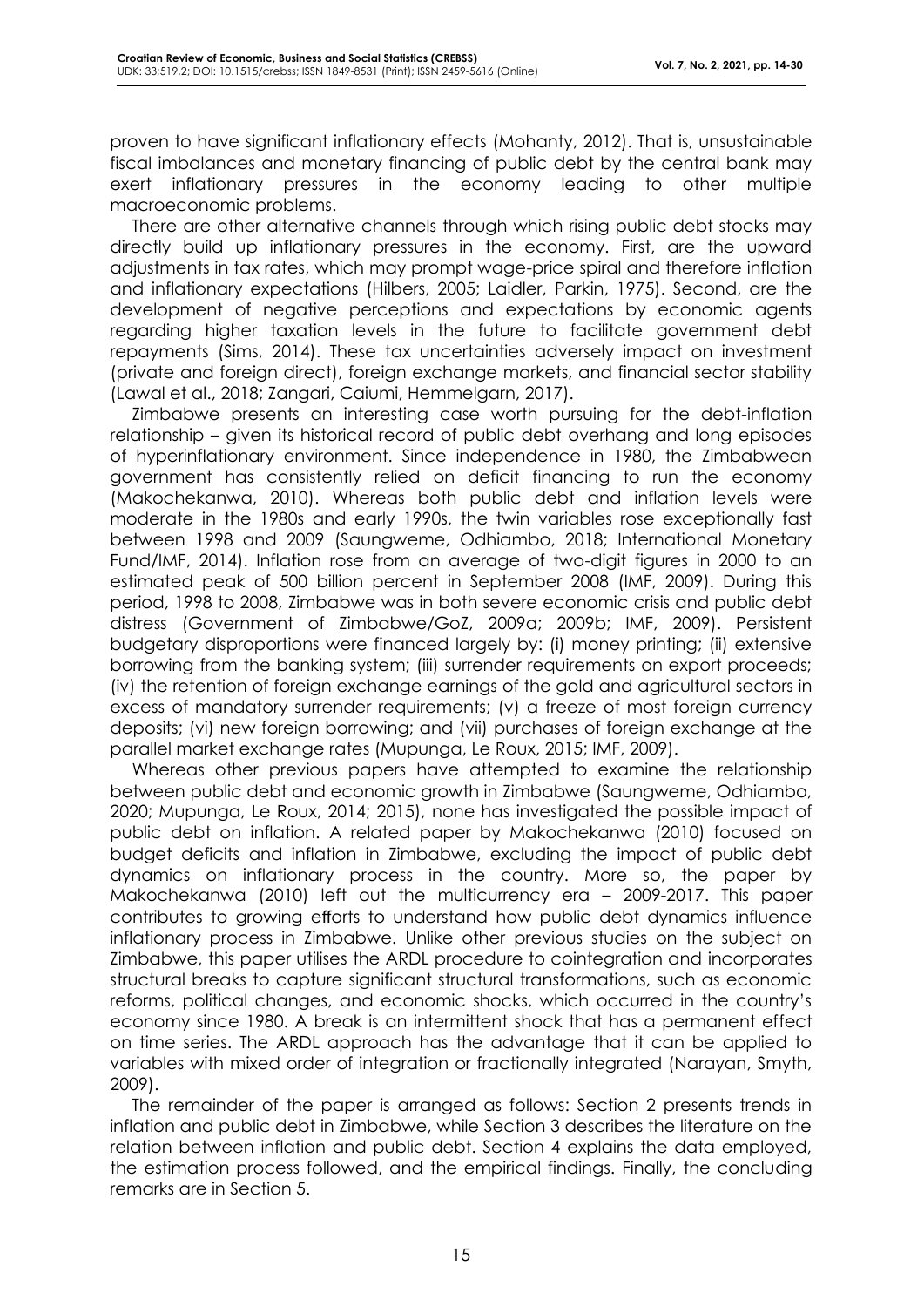## **Public debt and inflation dynamics in Zimbabwe**

The evolution of Zimbabwe's public debt dynamics can be traced to 1980 when the country attained political independence. From the 1980s to about 1995, Zimbabwe had unrestricted access to domestic and international capital markets, which contributed to growth in public sector indebtedness (Saungweme, Odhiambo, 2020). However, by the late 1990s, the country was in a serious debt distress, resulting in a massive accumulation of both domestic and foreign debt arrears (Jones, 2011). These arrears led to the drying-up of external development financial grants and cheap offshore finance, further exacerbating the already precarious debt condition in the country (Rehbein, 2012). From 1980 to 1989, Zimbabwe's public debt-to-GDP ratio averaged 29.2%, whereas from 1990 to 1999, the ratio had increased to 57.2% (World Bank, 2020).

The hyperinflationary environment that stretched from 2000 to 2008, as well as seignorage revenue, made it possible for the government to redeem a substantial proportion of its domestic debt (Mupunga, Le Roux, 2015). On the whole, the country reached an all-time public debt-to-GDP ratio peak of 106.2% in 2008 (World Bank, 2020). However, public debt-to-GDP ratio slowed down after 2009, averaging 73.2% between 2009 and 2020, reflecting partial improvements in the country's economic performance and debt repayments (IMF, 2020; Mupunga, Le Roux, 2015). Fiscal deficits, however, increased substantially during the period 2016-18, financed largely by the issuance of quasi-currency instruments nominally at par to the US dollar and the continued accumulation of foreign arrears (IMF, 2019a). Foreign public debt arrears totalled US\$5.7 billion at the end of 2017 (IMF, 2019a). Consolidated public sector debt (% of GDP) between 2016 and 2020 was 68.7%, 54.4%, 63.2%, 57.6%, and 55.9%, respectively (IMF, 2020).

On the inflation front, annual inflation grew from 3.5% in 1980 to 16.9% by 1990 (World Bank, 2020). The inflation rate increased exponentially from 2000, reaching triple figures in early 2006. The country then moved to severe hyperinflation by late 2006, before peaking at 500 billion percent at the end of 2008 (Africa Development Bank, 2011; IMF, 2009). Inflation was fuelled by years of money creation to finance public expenditures and quasi-fiscal spending by the Reserve Bank of Zimbabwe (Africa Development bank, 2011). A prolonged inflationary environment contributed to real output contraction and a substantial reduction in domestic public debt (IMF, 2009).

The hyperinflationary environment ended in February 2009 when the country abandoned its currency in favour of a basket of foreign currency, mostly the US dollar, South African rand, and the Botswana pula. In 2009, the Government of National Unity abandoned monetary injections by the central bank and returned fiscal discipline through strict adherence to a cash budget system (GoZ, 2009a; 2009b).

During the multicurrency era, 2009-2017, inflation remained low and was in the negative territory between 2014 and 2016 (World Bank, 2020). This deflation was a product of the appreciation of the US dollar (Zimbabwe's main trading currency), as well as lower commodity prices (IMF, 2016). However, Zimbabwe remained in debt distress, associated with low levels of international reserves and paltry debt repayments to the IMF (IMF, 2016). Inflation remained in the low single digits through September 2018 but peaked sharply since October 2018 to 622.8% by September 2020 (IMF, 2020). Figure 1 presents the relationship between public debt (% of GDP) and annual inflation rate in Zimbabwe over the period 1980-2002, while Table 1 presents the public debt and inflation figures for the period 2009-2020.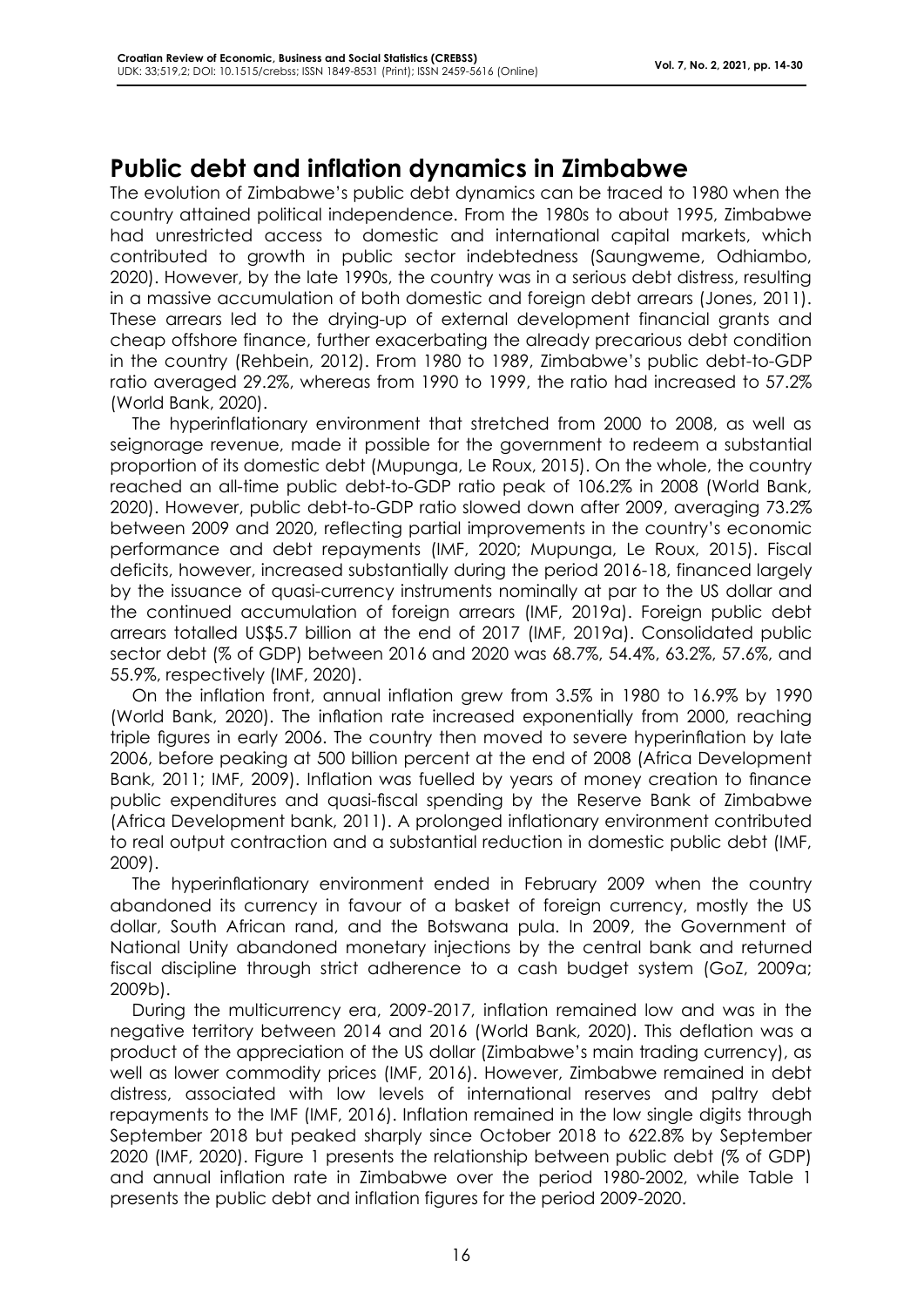

Figure 1 Public debt and inflation in Zimbabwe (1980-2002) Source: Author computation from World Bank data (2020).

| Year | Public debt (% GDP) | Inflation rate (%) |
|------|---------------------|--------------------|
| 2003 | 66.4                | 598.7              |
| 2004 | 68.7                | 133.3              |
| 2005 | 67.5                | 586.2              |
| 2006 | 78.2                | 1281.1             |
| 2007 | 88.3                |                    |
| 2008 | 106.2               | 500 (109)          |
| 2009 | 92.3                | 3.0                |
| 2010 | 82.4                | 3.5                |
| 2011 | 76.6                | 3.3                |
| 2012 | 69.8                | 1.6                |
| 2013 | 66.4                | $-0.2$             |
| 2014 | 76.8                | $-2.4$             |
| 2015 | 77.5                | $-1.6$             |
| 2016 | 68.7                | $-0.9$             |
| 2017 | 54.4                | 3.4                |
| 2018 | 63.2                | 42.1               |
| 2019 | 57.6                | 521.1              |
| 2020 | 55.9                | 622.8              |

Table 1 Public debt and inflation in Zimbabwe (2009-2020)

Source: Author computation from World Bank data (2020); IMF (2020).

Figure 1 shows that inflation rates between 1980 and 2002 have been increasing steadily at a time when the public debt-to-GDP ratio was increasing fast. This suggests a positive relationship between public debt and inflation in Zimbabwe. Whereas inflation rates remained below 50% between 1980 and 1998, an exponential rise in the rate after 1998 is evident in Figure 1, surpassing the public debt-to-GDP ratio in 2001. The drive to hyperinflation came from (i) the departure from relatively disciplined fiscal policies, which was a detriment to the fiscus; (ii) capital flight due to hostile business environment arising largely from the fast track land reform programme and the indigenous policy – both policy initiatives caused massive disturbances to production in all sectors of the economy and a substantial drop in export volumes and value; (iii) an abrupt currency depreciation hence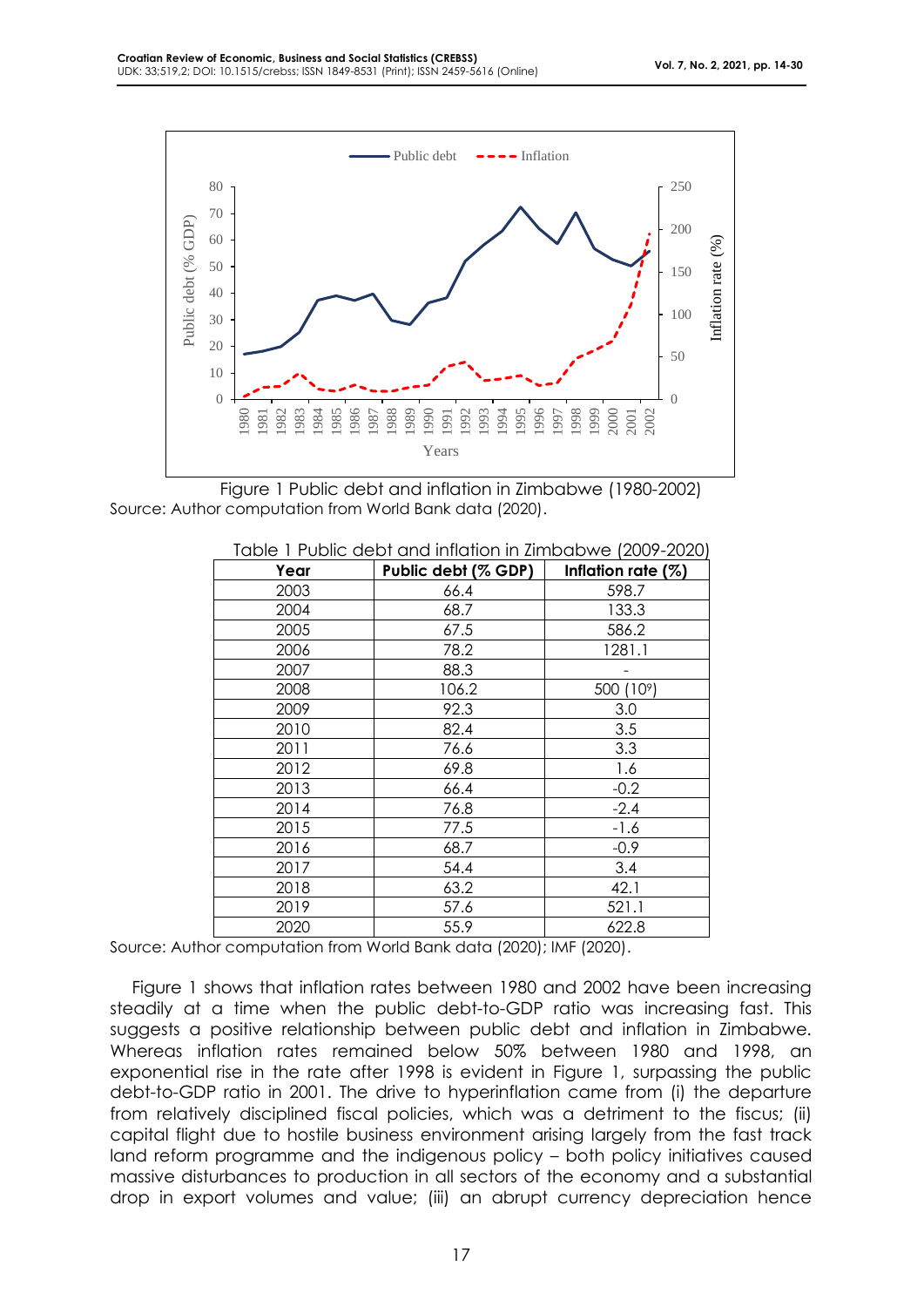inducing cost-push inflation; and (iv) the liquidity expansion by the central bank embodied in the quasi-fiscal activities (Kairiza, 2012). In 1997, the government paid ZW\$50 000 (approximately USD3 000 at the time) each to about sixty thousand war veterans, in addition to a monthly pension of approximately USD125 per month (Chitiyo, 2000). The payouts inflated the budget deficit at the end of 1997 (Makochekanwa, 2010). According to Amani Trust (1998), the government had envisioned to accommodate the gratuities payment through tax increases in the 1998 budget an initiative that was resisted by the trade unions, forcing the government to opt for monetisation of the transaction – hence the upward trend of inflation evident in Figure 1.

The data presented in Table 1 can be widely bundled into two clusters, 2003-2008 and 2009-2020. In the first phase, 2003-2008, the country's economy was contracting, with both public debt/GDP and inflation rising at unprecedented rates. Towards the end of this era, 2007-2008, Zimbabwe inflation soared, reaching a historic monthly and yearly record of 79.6 billion and 500 billion percent, respectively, in 2008 (IMF, 2009; Hanke, Kwok, 2009). The central bank continued to increase the money supply, mainly because of the quasi-fiscal activities, and with it more inflation (Hanke, Kwok, 2009). Unfortunately, from August 2007, the Reserve Bank of Zimbabwe and Zimbabwe Statistical Agency stopped publishing economic data, particularly on inflation.

However, in the second phase, the country experienced a stable economic recovery after a decade of contraction. As Table 1 shows, both public debt and inflation maintained a structurally downward trend between 2009 and 2013 reflecting the adoption of a multicurrency regime and a return to fiscal discipline through strict adherence to a cash budget system (GoZ, 2009a). Three inflation periods can be identified in Table 1: (i) 2009-2013 where inflation was generally stable, averaging 2.3% per annum; (ii) 2014-2015 where the country was experiencing a deflationary environment, mainly driven by external factors such as the appreciating of the US dollar, falling international oil and food prices; and (iii) 2016-2020 where inflation increased significantly from 42.1% in December 2018 to an estimated 521.1% by end 2019, being caused by the depreciation of the exchange rate, broad money supply growth, and removal of fuel and electricity subsidies (World Bank, 2020; IMF, 2020: 121; Nyarota et al., 2016). Since 2018, domestic financing has increased, and the share of foreign currency debt has decreased marginally (Ministry of Finance and Economic Development, 2021). The recent increase in inflation and a slight decrease in debt/GDP ratio might mean that the rise in inflation is liquidating government domestic debt. In the main, while public debt and inflation rate co-moved during the review period, it remains uncertain if the former influence the latter; and this can be determined empirically.

## **Public debt and inflation: A review of literature**

There exists in literature divergent theoretical considerations on the determinants of inflation. More so, the independence of central banks in achieving price stability has been an issue of intense debate in previous studies (e.g. Mas et al., 2020; Radovic, Radonjic, Djuraskovic, 2018; Dedu, Stoica, 2012). The first view, the monetarist/classical view, assumes that inflation is fundamentally a monetary phenomenon (Friedman, 1970). According to Friedman (1970), inflation arises when there is a more rapid increase in the quantity of money than output (e.g. Mankiw, 2012; Laidler, Parkin, 1975).

The interaction between price stability and fiscal operations, if public debt is denominated in nominal terms, is further explained by Barro (1989). According to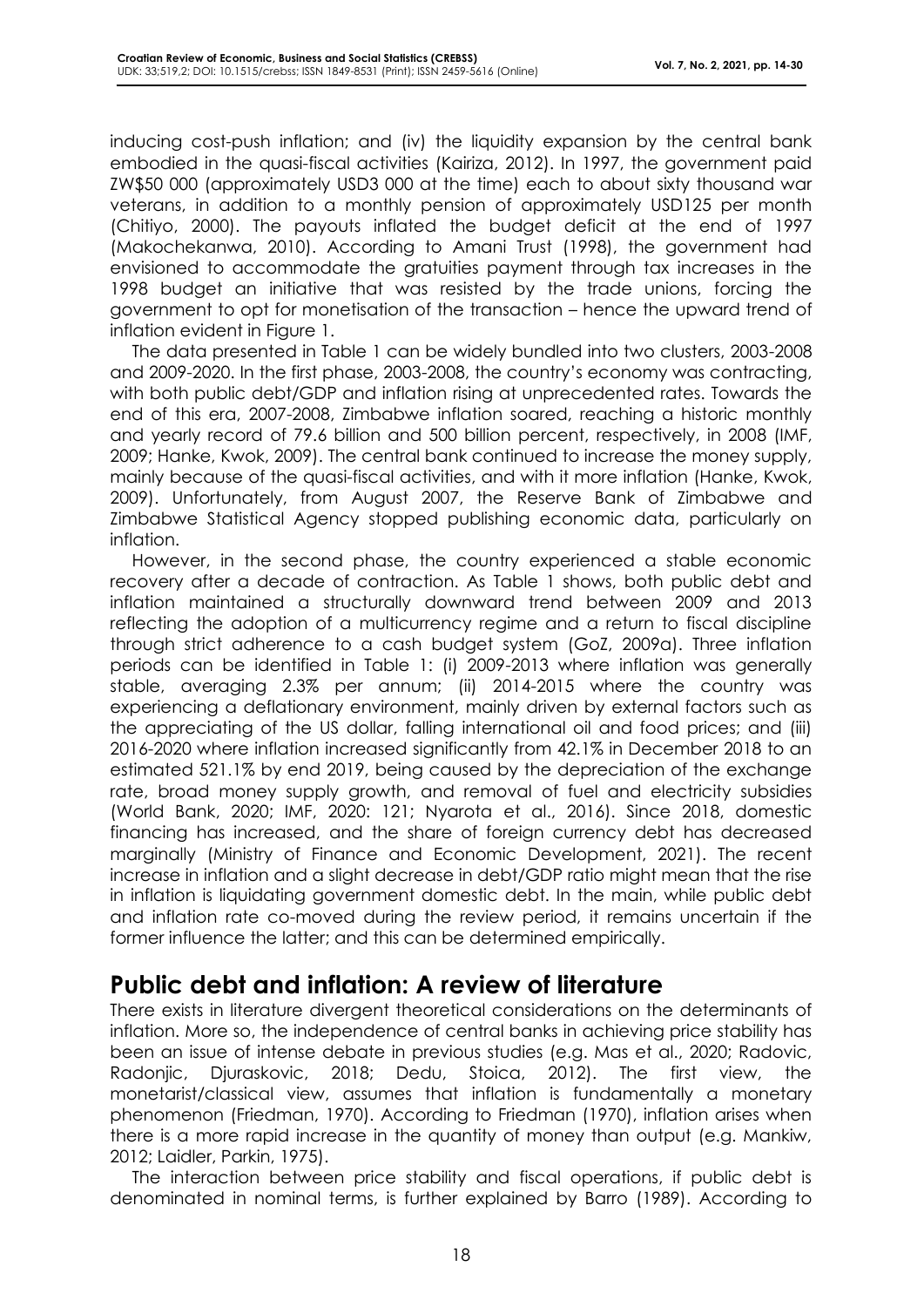Barro (1989), other things being equal, a higher rate of expected inflation (probably suggesting excessive monetary growth) motivates a correspondingly higher growth rate of the nominal public debt. The Ricardian view by Barro presumably reflects that the planned path of the real public debt is invariant with expected inflation – hence budget deficits do not create net wealth (Barro, 1989).

The second view, the Keynesian view, makes a distinction between supply-side factors (that occur in factor markets leading to cost-push inflation) and demand-side factors (that take place in product markets resulting in demand-pull inflation). Keynes' theory of inflation is essentially a demand pull-inflation theory, where inflation is caused by further increases in effective demand after full employment is attained (Keynes, 1936). Keynes (1936) further argues that the interaction between prices and wages, referred to in some circles of literature as the Fiscal Theory of the Price Level (FTPL), is modelled by the expectations of economic agents. When expectations are not fulfilled, adjustments will occur partly on quantities of employment, inventories, demand patterns, and largely on prices, particularly in the long run (Mohr, 2008; Keynes, 1936). Thus, the FTPL assumes that fiscal policy alone can dominantly influence inflation regardless of monetary policy (e.g. Sims, 2014; 2016).

The empirical literature can be grouped into two – studies supporting a positive impact of public debt on inflation and studies supporting a negative impact of public debt on inflation. The positive impact of public debt on inflation is supported in the literature by Aimola and Odhiambo (2021), Romero and Marin (2017), Nguyen (2015), among others. Contrary, the negative impact of public debt on inflation is supported in the literature by Hilscher, Raviv and Reis (2020), Afonso and Jalles (2019), IMF (2019b), and Lopes da Veiga, Ferreira‐Lopes and Sequeira (2016).

Aimola and Odhiambo (2021) investigated the impact of public debt on inflation in Ghana using annual data covering the period from 1983 to 2018. Applying the autoregressive distributed lag bounds testing approach to cointegration and an error correction model, in the presence of a structural break, the authors found evidence consistent with a positive relationship between public debt and inflation in Ghana, both in the short run and long run.

Hilscher, Raviv and Reis (2020) assessed the impact of future inflation on the real value of outstanding public debt in the United States of America. The authors found a negative relationship between public debt and inflation. The relationship was found to be influenced by debt-holder profile, debt maturity profile, and the stochastic properties of future inflation, including its volatility and persistence.

Afonso and Jalles (2019) studied the fiscal consequences of deflation on a panel of 17 economies in the first wave of globalisation using historical data over the period of 1870 to 1914. Using impulse response analyses and panel regressions, the results show that a 1% fall in the price level is associated with an increase in the public debt ratio of between 0.23% and 0.33% points.

The IMF (2019b) assessed the impact of inflation shocks on the public debt-to-GDP ratio in 19 advanced economies using simulation and estimation approaches. The findings from both approaches suggest that a 1% point shock to inflation rate reduces the public debt-to-GDP ratio by about 0.5 – 1% points. The results further suggest that the impact is stronger and more persistent when the public debt maturity is longer. Also, the research outcome implies that modestly higher inflation, even if complemented by some financial repression, could marginally reduce public debt burden in many advanced economies.

Romero and Marin (2017) analysed the relationship between public debt, economic growth, money supply growth, and inflation using a sample of 52 net debtor countries over the period 1961-2015. Employing the VAR panel data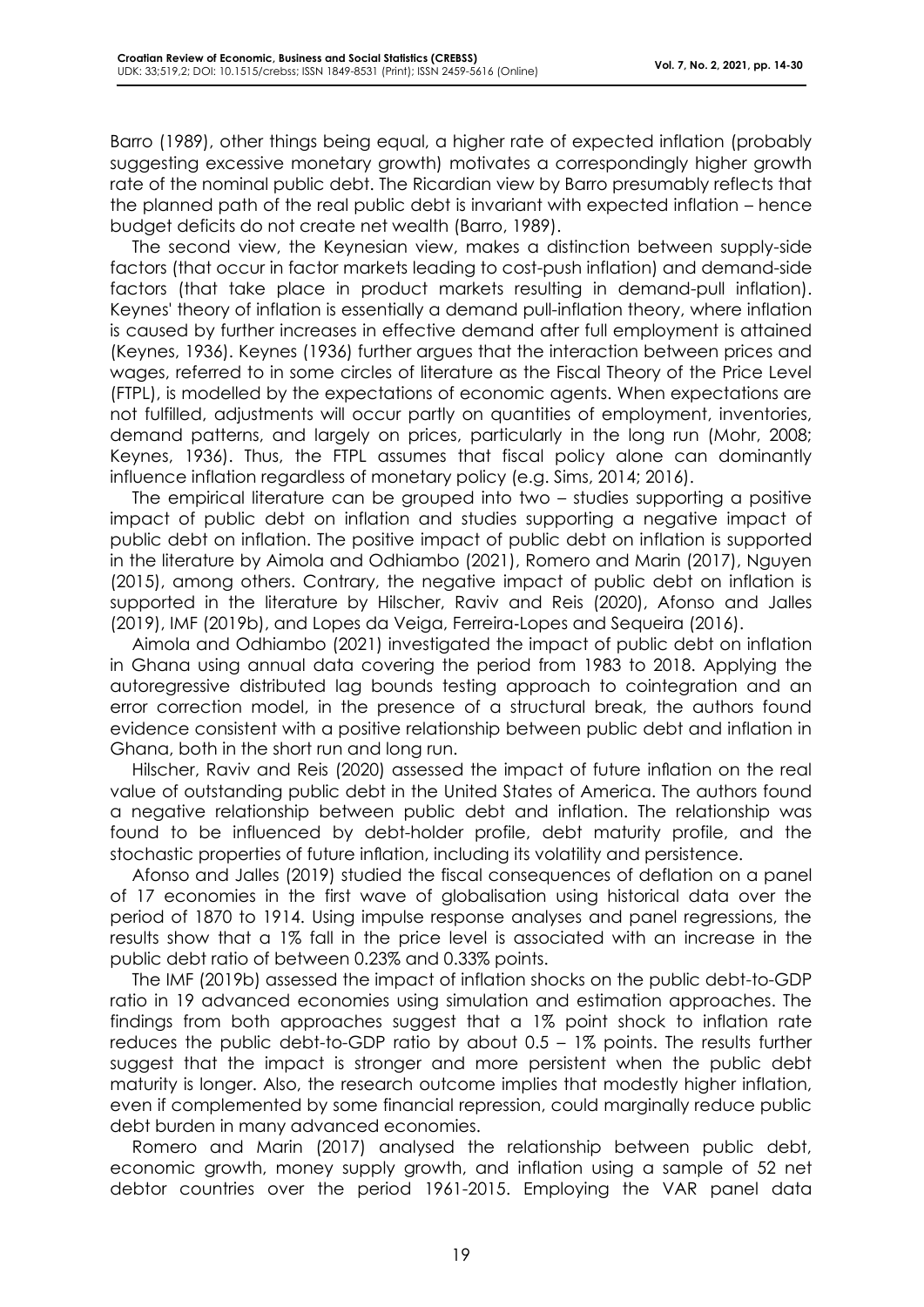estimation technique, the authors found that an increase in public debt is inflationary, particularly in countries whose public debt was already high. That is, an increase in the public debt/GDP ratio was strongly associated with high inflation in highly indebted developing countries. Contrary, the findings indicated that the debtinflation relationship was not significant for developed countries.

Lopes da Veiga, Ferreira‐Lopes and Sequeira (2016) analysed the implications of public debt on economic growth and inflation in a group of 52 African economies for the period covering 1950 to 2012. The results show that high levels of public debt are associated with reduced rates of economic growth and rising levels of inflation.

Nguyen (2015) examined the impact of public debt on inflation with control variables of money supply, real GDP per capita, private investment, budget revenue, government investment, government current expenditure and trade openness in 15 developing economies of Asia, for the period from 1990 to 2012. The authors utilised the Pooled Mean Group estimation and panel differenced GMM Brundell-Bond regression techniques to test the government debt-inflation nexus. The results show that public debt, economic growth, broad money supply, public investment, and trade openness are significantly inflationary in studied economies of Asia suggesting a positive relationship between the variables.

Kwon, McFarlane and Robinson (2009) investigated the relationship between public debt and inflation using panel data covering the period from 1963 to 2004 for 71 countries – composed of developing and developed countries. Using ordinary least squares estimation and a VAR model, the results indicate that the relationship between public debt and inflation holds strongly and positive in indebted developing countries, weakly in other developing countries, but generally not in developed economies.

Apart from the above-cited studies on public debt-inflation linkage, there is a long strand of empirical literature on the relationship between inflation and public debt. These studies include Cherif and Hasanov (2018), Krause and Moyen (2016), End et al. (2015), Reinhart and Sbrancia (2015), and Akitoby, Komatsuzaki and Binder (2014), among others. In the main, however, the explored empirical literature in this study provides evidence supporting both positive and negative impact of public debt on inflation. Overall, this literature survey shows that the impact of public debt on inflation varies across studied economies.

## **Research methodology**

### **Data availability and definition of variables**

The study utilises annual time series data for the period 1980–2020. The data for all variables come from World Development Indicators, an electronic database of the World Bank. The variables included in the study comprise inflation, public debt, money supply, interest rate, investment, and real per capita income (a proxy for economic growth). Table 2 outlines the definitions and a priori expectation of each variable.

| Variable               | <b>Variable description</b>                                   | A priori expectation |
|------------------------|---------------------------------------------------------------|----------------------|
| <b>Inflation</b>       | Consumer prices (annual %)                                    |                      |
| Public debt            | Total public debt (% of GDP)                                  | Positive             |
| Money supply           | Broad money supply (% of GDP)                                 | Positive             |
| Interest rate          | Monetary policy rate (annual %)                               | Positive             |
| Investment             | Gross fixed capital formation (% of GDP)                      | <b>Negative</b>      |
| Real per capita income | Real GDP / Total population (proxy<br>for<br>economic growth) | Positive             |

#### Table 2 Variable description and a priori expectation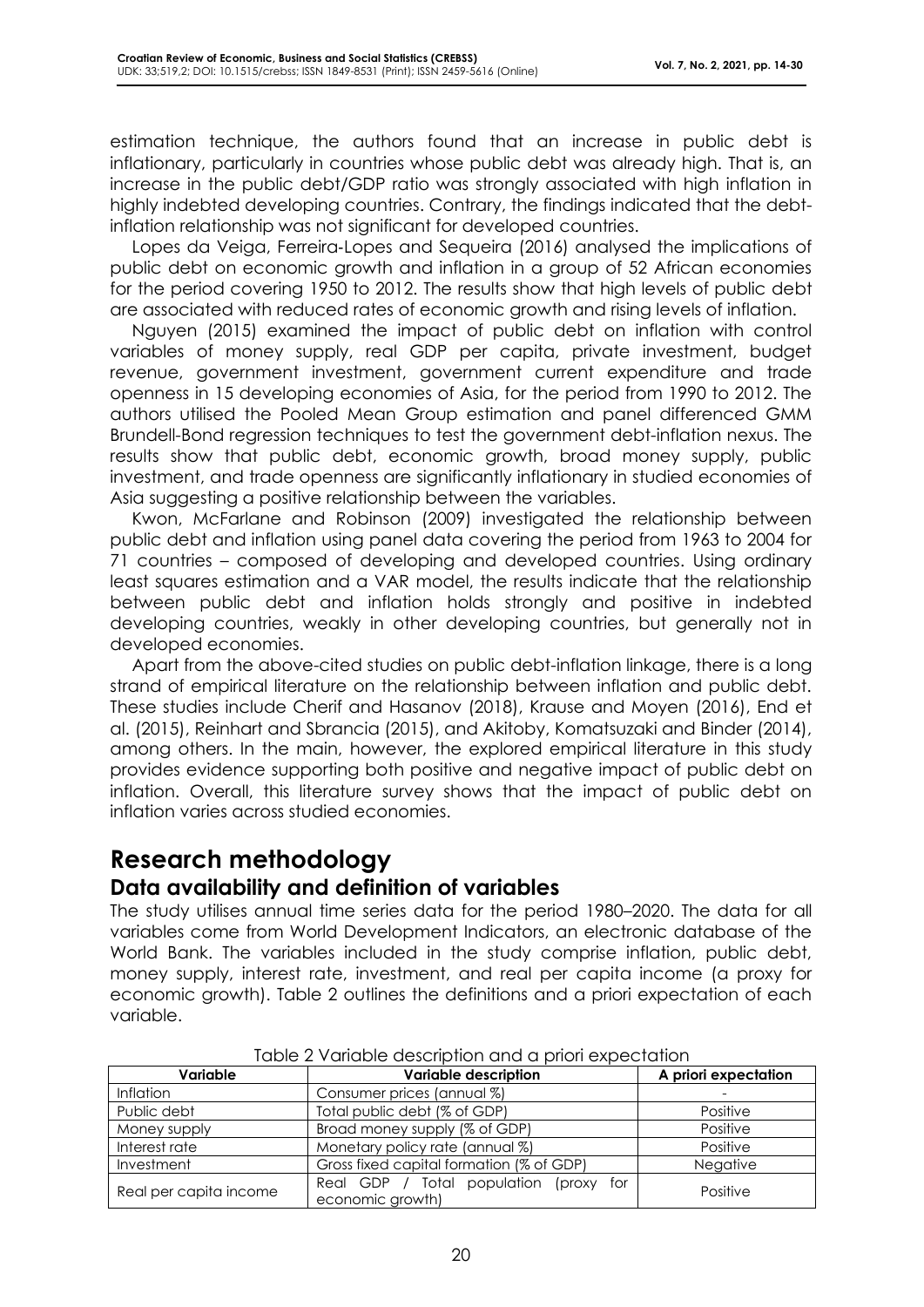### **Estimation techniques – ARDL bounds testing procedure**

In this study, the ARDL bounds testing approach is applied to examine the long-run cointegration relationship between public debt and inflation (Narayan, Smyth, 2009; Pesaran, Shin, Smith, 2001). Since Zimbabwe has been subjected to various economic shocks likely to have affected its debt policies, the trends of its debt/GDP ratio and inflation hints of structural changes. The estimation model used in this paper, therefore, accounted for structural breaks in the inflation series based on Zivot-Andrews (ZA) unit root test (e.g. Uctum, Thurston, Unctum, 2006). The Zivot-Andrews (1992) test is basically a modification of the Phillip-Perron (1988) unit root test (Uctum, Thurston, Unctum, 2006).

The ZA test determines endogenously whether the series are trend-stationary in the presence of a one-time structural break in the series (Uctum, Thurston, Unctum, 2006) (Appendix for the Zivot and Andrews (1992) unit root test functions). The ZA test allows for a single break in the intercept and the trend-slope of the series (Zivot, Andrews, 1992). Testing for stationarity allowing for structural breaks has two main advantages: (i) it prevents the unit root test results from becoming bias towards unit root – which is a common problem in conventional unit root tests; and (ii) it can identify when a possible break occurred (Glynn, Perera, Verma*,* 2007).

The selection of the breakpoint for the dummy variable in equations A1, A2 and A3 in Appendix 1 is viewed as an outcome of an estimation procedure that is designed to fit  $\mathit{b}_{t}$  to a certain trend-stationary representation (Glynn, Perera, Verma, 2007; Zivot, Andrews, 1992). That is, the ZA test assumes that the alternative hypothesis specifies that  $b_t$  can be a trend-stationary process with one break in the trend that occurs at an unknown point in time (Zivot, Andrews, 1992). The goal of the ZA test is to find the breaking point that supports this hypothesis the most (Glynn, Perera, Verma*,* 2007). Thus, the ZA test estimates a regression for every possible break date chronologically and the year of structural changes is determined based on the most significant t-statistics for  $\alpha$  (Saatcioglu, Korap, 2008).

To fully specify the model, four control variables were added, namely, money supply, interest rates, investment and real per capita income. Hence, the estimated ARDL model is specified as:

$$
\Delta \pi_t = \phi_0 + \sum_{i=1}^n \phi_{1i} \Delta \pi_{t-i} + \sum_{i=0}^n \phi_{2i} \Delta p d_{t-i} + \sum_{i=0}^n \phi_{3i} \Delta m s_{t-i} + \sum_{i=0}^n \phi_{4i} \Delta i n t_{t-i} + \sum_{i=0}^n \phi_{5i} \Delta i n v_{t-i} + \sum_{i=0}^n \phi_{6i} \Delta y_{t-i} + \phi_7 \pi_{t-1} + \phi_8 p d_{t-1} + \phi_9 m s_{t-1} + \phi_{10} i n t_{t-1} + \phi_{11} i n v_{t-1} + \phi_{12} y_{t-1} + \phi_{13} D U_{09} + \mu_{1t},
$$
\n
$$
(1)
$$

where  $\pi$  is log of consumer inflation; pd is log of public debt; ms is log of money supply; int is log of interest rate; inv is log of investment; y log of real per capita income;  $\phi_0$  is a constant;  $\phi_1 - \phi_6$  are the short-run coefficients;  $\phi_7 - \phi_{13}$  are the long-run coefficients;  $\Delta$  is the difference operator; n is the maximum lag length;  $\mu_{1t}$  is the error term; t is the time period; and DU is the dummy variable.

The bounds F-testing procedure is used in this study to test the existence of the long-run relationship of the variables in the inflation model (equation 1). In the bounds F-testing procedure, the null hypothesis of no cointegration among the variables in equation (1) is tested against the alternative hypothesis that there is a cointegration among the variables under study (Pesaran, Shin, 1999; Pesaran, Shin, Smith, 2001). The computed F-statistic is compared with two sets of critical values reported by Pesaran and Shin (1999) and Pesaran, Shin and Smith (2001) for the three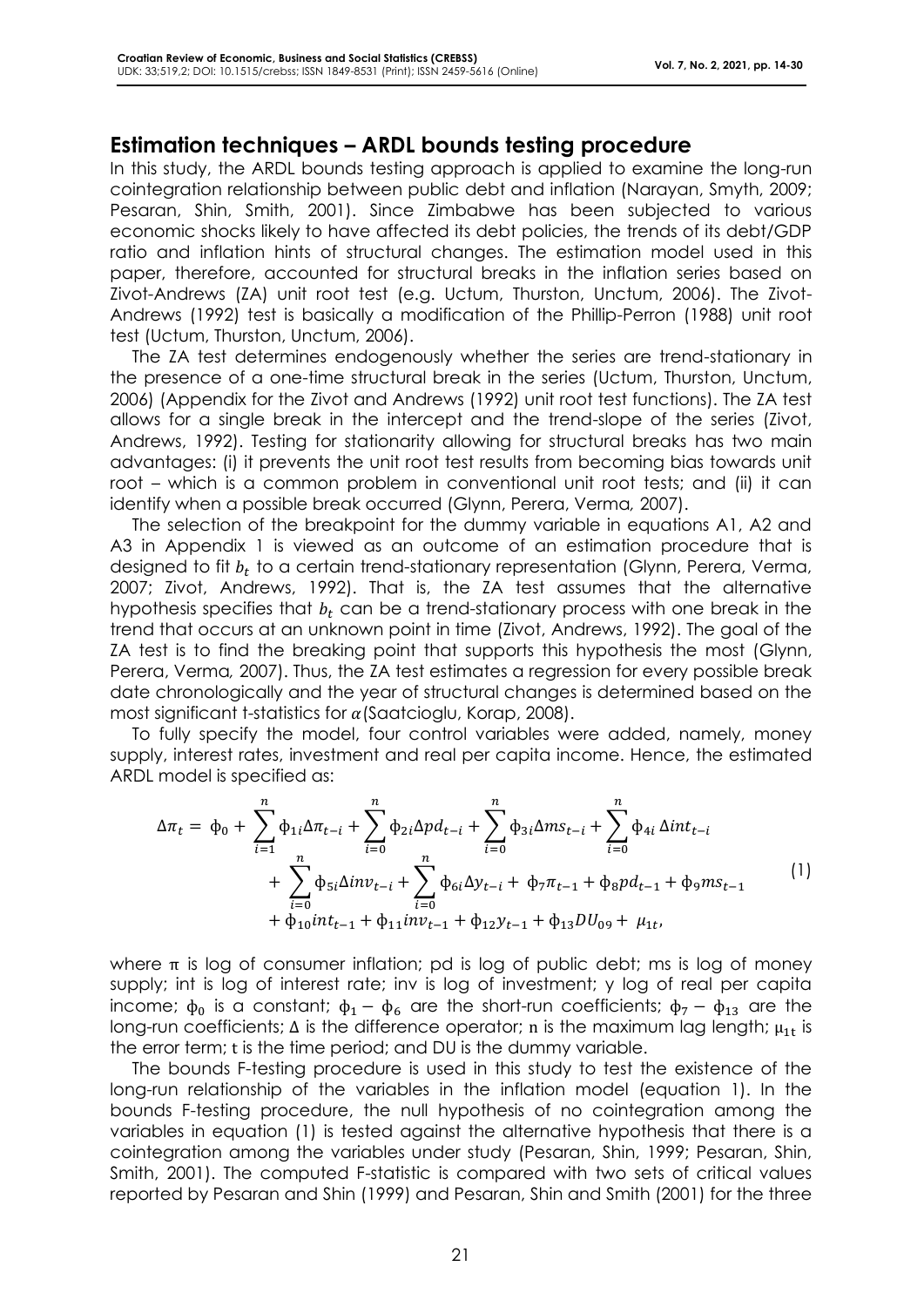given significance levels – 1%, 5% and 10% (e.g. Odhiambo, 2021a). The first set of critical values assumes that all variables included in the ARDL model are integrated of order zero [I(0)], while the other set assumes that the variables are integrated of order one [I(1)] (e.g. Narayan, Smyth, 2009). When the computed test statistic exceeds the upper critical bounds value, [I(1)], then the null hypothesis is rejected (e.g. Odhiambo, 2021a; Narayan, Smyth, 2009). When the computed F-statistic is lower than the lower bounds value, [I(0)], then the null hypothesis of no cointegration cannot be rejected (e.g. Narayan, Smyth, 2009). However, when the F-statistic falls into the bounds, the cointegration test becomes inconclusive (e.g. Odhiambo, 2021b; Narayan, Smyth, 2009).

The ECM model based on Equation 1 is given as Equation 2:

$$
\Delta \pi_t = \phi_0 + \sum_{i=1}^n \phi_{1i} \Delta \pi_{t-i} + \sum_{i=0}^n \phi_{2i} \Delta p d_{t-i} + \sum_{i=0}^n \phi_{3i} \Delta m s_{t-i} + \sum_{i=0}^n \phi_{4i} \Delta i n t_{t-i} + \sum_{i=0}^n \phi_{5i} \Delta i n v_{t-i} + \sum_{i=0}^n \phi_{6i} \Delta y_{t-i} + \sum_{i=0}^n \delta_1 \Delta D U_{09;t-i} + \psi_1 E C M_{t-1} \mu_{2t}
$$
\n(2)

where  $\delta_1$  is the short-run coefficient of the dummy variable;  $\psi_1$  is the coefficient of  $ECM_{t-1}$ ;  $ECM_{t-1}$  is the error-correction term lagged by one period; and all variables remain as defined in Equation 1.

The error-correction term lagged by one period,  $ECM_{t-1}$ , is obtained from the long-run equilibrium relationship (the estimated cointegrated equation). The coefficient of  $ECM_{t-1}$ ,  $\psi_1$ , signifies the speed of adjustment at which inflation reverts to its long-run equilibrium position following a shock in the economy (Madito, Odhiambo, 2018). For stability and convergence to long-run equilibrium to be achieved after a shock in the economy,  $\psi_1$  must be within the (0, -1) interval.

### **Empirical results and analysis Stationarity test results**

As with other time-series data techniques, this study performed stationarity tests of variables using the Dickey-Fuller Generalised Least Square (DF-GLS) and the Phillips-Perron (PP) unit root tests proposed by Newey and West (1987) and Elliot, Rothenberg and Stock (1996), respectively. The lag lengths in DF-GLS and PP were spontaneously selected by Schwarz Information Criterion (SIC) and Newey-West bandwidth test truncation lag techniques, respectively (Newey, West, 1987). The results of the stationarity tests are presented in Tables 3 and 4.

The results reported in Tables 3 and 4 show that investment is integrated of order zero, [I(0)], whereas inflation, public debt, money supply, interest rate and economic growth are integrated of order one, [I(1)]. The confirmation that the order of integration of the variables used in the study is at most one certifies the applicability of the ARDL bounds approach.

The conventional unit root tests performed above are usually weak in the face of structural breaks. Therefore, prior to the application of the bounds F-test for cointegration, the study implemented the ZA structural break unit root tests, allowing for one endogenously determined structural break. The null hypothesis is that inflation has a unit root with a structural break in both the intercept and trend. The summary of results of the ZA test are reported in Table 5.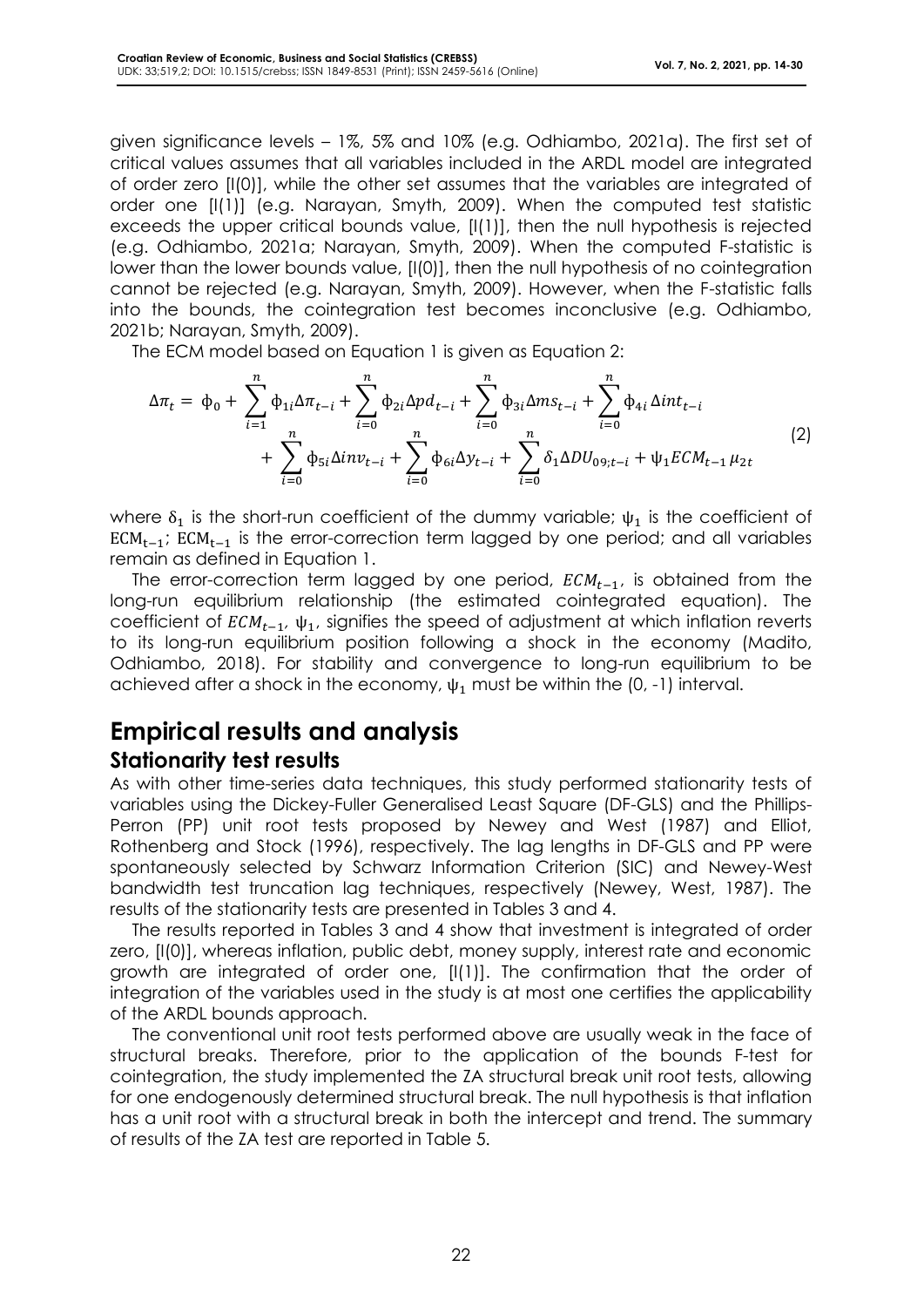| Stationarity of all<br>Variable<br>variables in levels |            | Stationarity of all variables in first<br>difference |  |
|--------------------------------------------------------|------------|------------------------------------------------------|--|
| π                                                      | $-2.085$   | $-5.970***$                                          |  |
| pd                                                     | $-1.378$   | $-5.300***$                                          |  |
| ms                                                     | $-2.186$   | $-5.671***$                                          |  |
| int                                                    | $-2.506$   | $-5.819***$                                          |  |
| inv                                                    | $-3.399**$ |                                                      |  |
|                                                        | $-1.406$   | $-4.981***$                                          |  |

#### Table 3 Stationarity test of all variables: DF-GLS test

Notes: \*\*\* and \*\* denote stationarity at 1%, and 5% significance levels, respectively.

| Variable | Stationarity of all<br>variables in levels | Stationarity of all variables in first<br>difference |
|----------|--------------------------------------------|------------------------------------------------------|
|          | $-2.217$                                   | $-6.073***$                                          |
| pd       | $-1.659$                                   | $-5.192***$                                          |
| ms       | $-2.066$                                   | $-5.490***$                                          |
| int      | $-2.970$                                   | $-6.741***$                                          |
| inv      | $3.435**$                                  |                                                      |
|          | $-1.501$                                   | $-5.213***$                                          |

#### Table 4 Stationarity test of all variables: PP test

Notes: \*\*\* and \*\* denote stationarity at 1%, and 5% significance levels, respectively.

| Variable | Stationarity of all<br>variables in levels | Stationarity of all variables in first<br>difference | <b>Break year</b> |
|----------|--------------------------------------------|------------------------------------------------------|-------------------|
| π        | $-4.917$                                   | $-6.434***$                                          | 2009              |
| pd       | $-2.624$                                   | $-5.486**$                                           | 2007              |
| ms.      | $-3.518$                                   | $-6.039***$                                          | 2009              |
| int      | $-4.902$                                   | $-6.172***$                                          | 2009              |
| inv      | $-5.578**$                                 |                                                      | 1999              |
|          | $-5962**$                                  |                                                      | 2009              |

#### Table 5 Stationarity test of all variables: ZA test

Notes: \*\*\* and \*\* denote stationarity at 1%, and 5% significance levels, respectively.

The results of the ZA test presented in Table 5 confirm previous findings, reported in Tables 3 and 4, that none of the study variables is I(2) and further show that the structural change in inflation took place in 2009. The year 2009 coincides with the political change that occurred in Zimbabwe when the country formed the Government of National Unity. The new government instituted substantial economic reforms such as the implementation of a multicurrency management and strict adherence to a cash budget system (IMF, 2014; GoZ, 2009a; 2009b). These political, economic and monetary transformations radically reduced inflation rate, focusing largely on the use of market-based fiscal and monetary policies (World Bank, 2020; IMF, 2014).

### **ARDL bounds test for cointegration results**

The Akaike Information Criterion test was applied in order to determine the optimal lag length of each variable. The results of the ARDL bounds for cointegration are reported in Table 6.

The results of the ARDL bounds cointegration test presented in Table 6 show that the calculated F-statistic is higher than the upper bound critical value at the 1% level. This implies that there is a unique cointegration vector between inflation, public debt, money supply, interest rate, investment, real per capita income, and the dummy variable.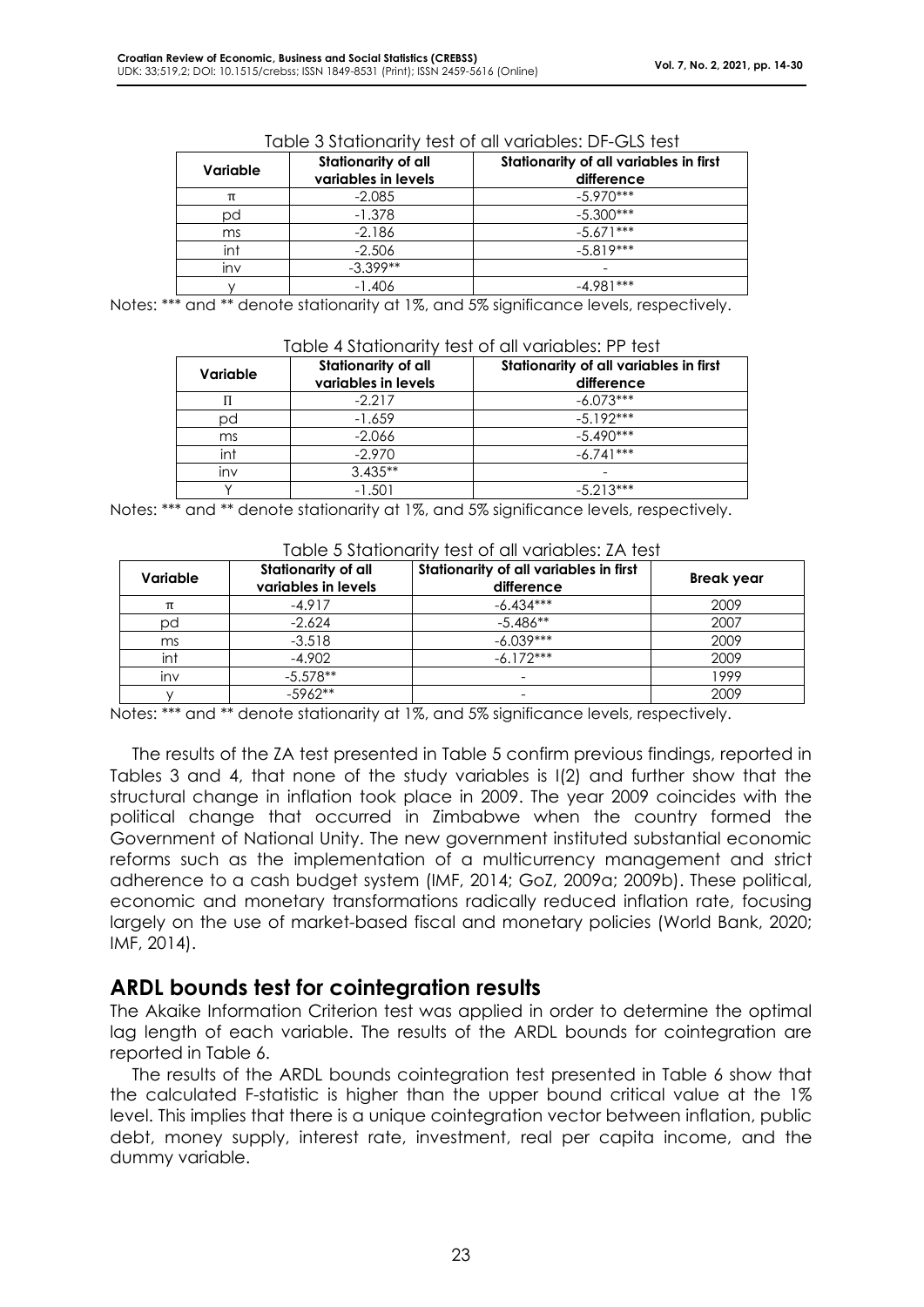| <b>Dependent</b><br>variable |                                                                 | <b>Function</b>                      |      |      | <b>F-statistic</b> |  | Cointegration<br>status |              |
|------------------------------|-----------------------------------------------------------------|--------------------------------------|------|------|--------------------|--|-------------------------|--------------|
| Inflation $(\pi)$            |                                                                 | $F(\pi   pd, ms, int, inv, y, DU09)$ |      |      | $8.716***$         |  |                         | Cointegrated |
|                              | Asymptotic critical values (unrestricted constant and no trend) |                                      |      |      |                    |  |                         |              |
| Pesaran, Shin and Smith      |                                                                 |                                      | 1%   |      | 5%                 |  |                         | 10%          |
| critical<br>(2001)           | values                                                          | I(0)                                 |      | I(O) |                    |  | 1(0)                    |              |
| [Case 3]                     |                                                                 | 2.54                                 | 3.86 | 2.06 | 3.24               |  | 1.83                    | 2.94         |

|  | Table 6 ARDL-bounds test for cointegration results |  |  |  |
|--|----------------------------------------------------|--|--|--|
|--|----------------------------------------------------|--|--|--|

Notes: \*\*\* signifies statistical significance at 1%.

### **Long-run and short-run estimation results**

The estimated long-run and short-run coefficients for Equation (1) are reported in Table 7, Panels A and B, respectively.

| <b>Panel A:</b> Estimated long-run coefficients (elasticities): Regressand: log of consumer inflation $(\pi_t)$               |             |                                                                                                                         |         |  |
|-------------------------------------------------------------------------------------------------------------------------------|-------------|-------------------------------------------------------------------------------------------------------------------------|---------|--|
| <b>Regressors</b>                                                                                                             | Coefficient | t-ratio                                                                                                                 | p-value |  |
| constant                                                                                                                      | $-15.381**$ | $-2.421$                                                                                                                | 0.028   |  |
| pd                                                                                                                            | $1.104**$   | 2.960                                                                                                                   | 0.019   |  |
| ms                                                                                                                            | $1.469***$  | 3.986                                                                                                                   | 0.001   |  |
| int                                                                                                                           | $1.204***$  | 3.121                                                                                                                   | 0.004   |  |
| inv                                                                                                                           | 0.059       | 0.179                                                                                                                   | 0.860   |  |
| V                                                                                                                             | 0.973       | 0.380                                                                                                                   | 0.707   |  |
| $DU_{09}$                                                                                                                     | 0.141       | 0.272                                                                                                                   | 0.788   |  |
|                                                                                                                               |             | <b>Panel B:</b> Estimated short-run coefficients (elasticities): Regressand: log of consumer inflation $(\Delta \pi_t)$ |         |  |
| <b>Regressors</b>                                                                                                             | Coefficient | t-ratio                                                                                                                 | p-value |  |
| $\Delta \pi(1)$                                                                                                               | $0.140**$   | 2.433                                                                                                                   | 0.024   |  |
| $\Delta$ pd                                                                                                                   | $0.877*$    | 1.961                                                                                                                   | 0.069   |  |
| $\Delta$ ms                                                                                                                   | $1.542***$  | 6.134                                                                                                                   | 0.000   |  |
| $\Delta$ int                                                                                                                  | $1.295***$  | 3.848                                                                                                                   | 0.001   |  |
| Δinv                                                                                                                          | 0.111       | 0.358                                                                                                                   | 0.723   |  |
| $\Delta$ inv $(1)$                                                                                                            | $-0.567*$   | $-1.819$                                                                                                                | 0.080   |  |
| Δу                                                                                                                            | 1.263       | 0.967                                                                                                                   | 0.342   |  |
| $\Delta DU_{09}$                                                                                                              | $-1.739$    | ,-1.344                                                                                                                 | 0.184   |  |
| $ECM_{t-1}$                                                                                                                   | $-0.590***$ | $-3.183$                                                                                                                | 0.001   |  |
| R-bar-squared: 0.868; F-statistic: 28.793***; Prob[F-statistic]: 0.000; DW statistic: 1.884; Akaike Info.<br>Criterion: 2.586 |             |                                                                                                                         |         |  |

Table 7 Long-run and short-run coefficients

As Table 7 [Panel A] shows, the results indicate that in the long-run, public debt, money supply and interest rates are inflationary and statistically significant at the 5%, 1% and 1% significance levels, respectively. This outcome implies that public debt positively influences inflationary processes in Zimbabwe in the long run – meaning that public debt dynamics may be pushing up the general price level. In line with the findings, there is room to suggest that the Zimbabwean government is using monetary means to finance part of its debt (e.g. IMF, 2019a; 2009). The result is in line with the study expectations and is consistent with the findings in Romero and Marin (2017) and Nguyen (2015). Although investment and real per capita income have the expected positive sign, they were found to be statistically insignificant in the long run.

The short-run results presented in Panel B of Table 7 reveal that the relationship between public debt and inflation dynamics is positive and statistically significant in the short run. This result is not unique to this study as it is consistent with previous studies such as Kwon, McFarlane and Robinson (2009). Further, inflation in the previous year, money supply and interest rate in the current year were found to positively affect inflation in a significant way. In view of both long-run and short-run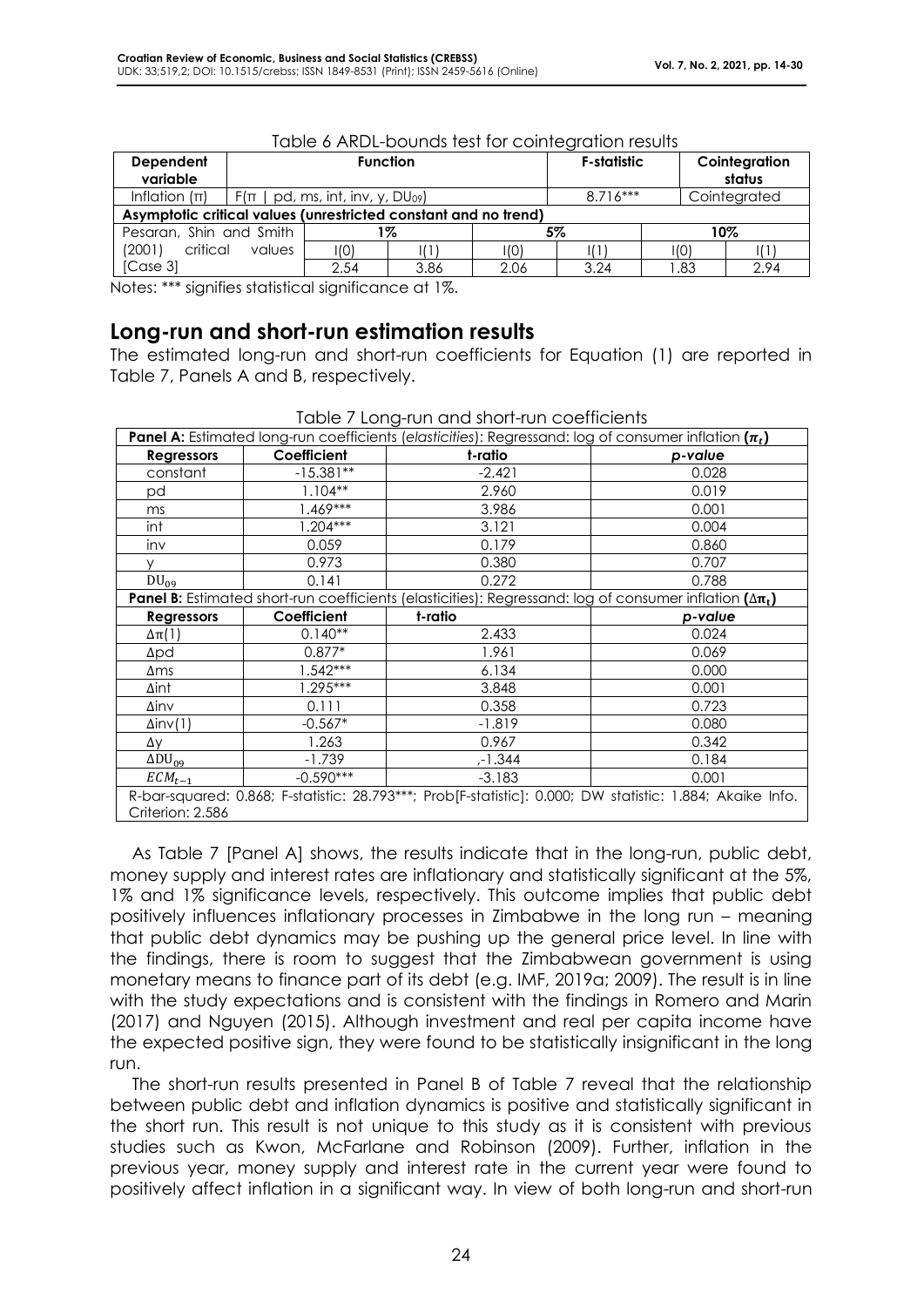results, there is evidence that public debt, money supply and interest rate have a statistically significant and positive impact on inflation process in Zimbabwe. These findings are supported in empirical literature by studies such as Nguyen (2015) and Mankiw (2012), and theoretically by Friedman (1970). Conversely, investment in the current period, real per capita income and the dummy variable are statistically insignificant in the short run, implying that they have no impact on inflation.

Furthermore, the short-run results show that investment lagged by one period has a statistically significant and negative impact on inflation, which is consistent with prior expectations. In literature, uncertainty linked with a high and explosive unanticipated inflation negatively affects the rate of return of capital and investment (e.g. Andrés and Hernando, 1997). Similarly, low levels of investment fuel demand pull-inflation (e.g. Mohr, 2008). Lastly, as regards the speed of adjustment, the coefficient of the error-correction term lagged by one period  $(ECM_{t-1})$  has the expected negative sign and within the (0,-1) interval and statistically significant at the 1% significance level. This implies that in the event of a shock to the Zimbabwean economy, inflation adjusts to equilibrium at a rate of 59% per annum.

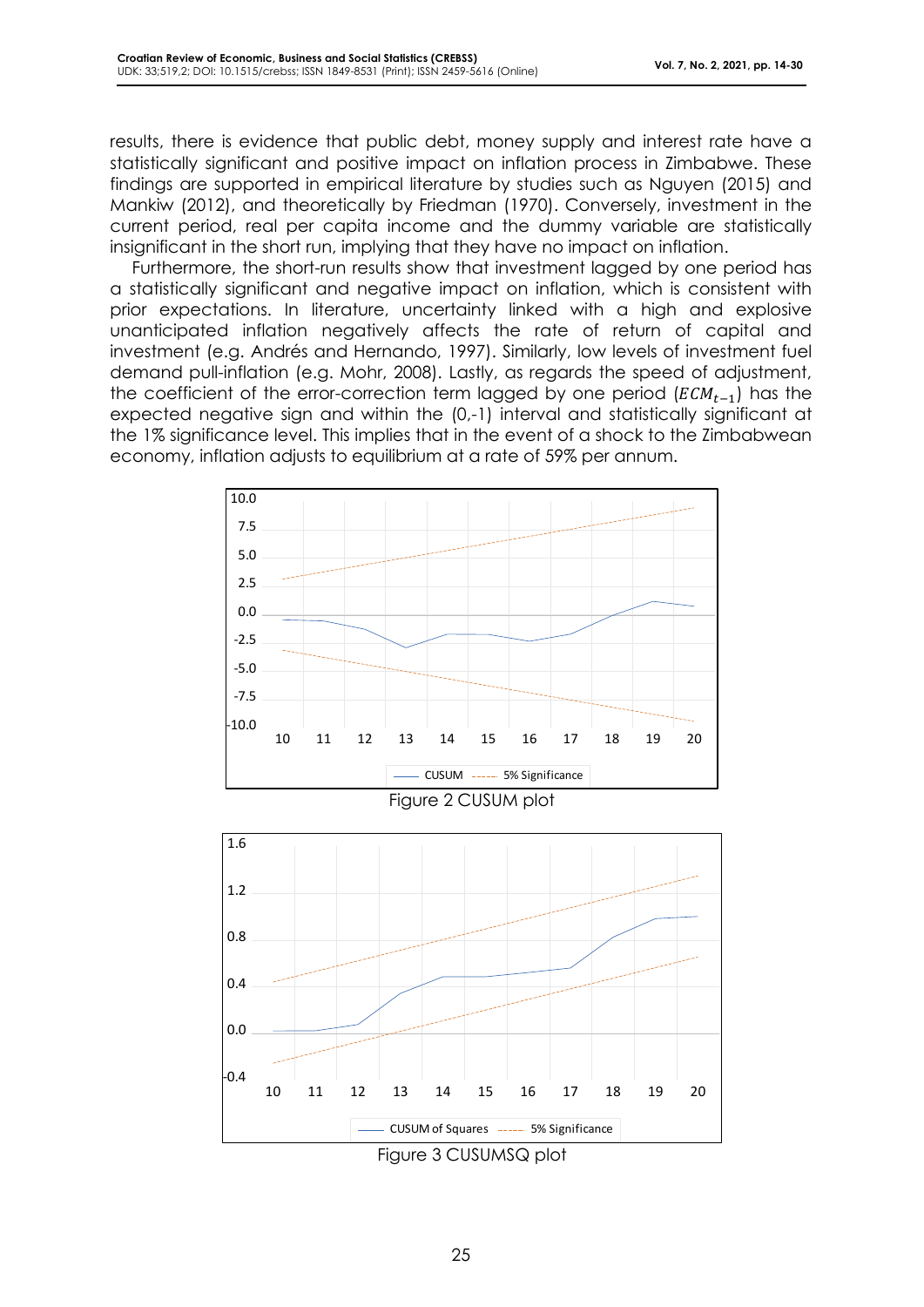The performed model stability tests show that the plots of the cumulative sum of recursive residuals (CUSUM) and cumulative sum of squares of recursive residuals (CUSUMQ), presented in Figures 2 and 3, are within the 5% bounds. This implies that the model is stable, and the estimated results are consistently reliable.

## **Concluding remarks and policy implications**

In this paper, the authors analysed the impact of public debt on inflation process in Zimbabwe, covering the period 1980-2020. Zimbabwe is among the developing countries in the world that are battling with high levels of inflation and are in severe public debt distress (IMF, 2020). The study employed the autoregressive distributed lag bounds testing approach to cointegration and an error correction model. The study incorporated structural breaks following the Zivot and Andrews (1992) unit root test. The four control variables included in the model were money supply, interest rate, investment and real per capita income. The ARDL bounds test results show evidence of the existence of a long-run and short-run equilibrium relationship between public debt and inflation. The study finds evidence in support of a statistically significant and positive impact of public debt on inflation dynamics in Zimbabwe, irrespective of the time frame considered. The results further show that money supply and interest rate positively drive inflation process in Zimbabwe, irrespective of whether the regression analysis is carried out in the short or long run. Based on the findings, therefore, public debt dynamics matter for inflation process in Zimbabwe. Therefore, the government should be mindful of increases in public debt as this was found to be inflationary.

Consequently, the study recommends that the government clears outstanding foreign public debt arrears and prioritise strict adherence to proper public financial management practices. There is also a need to continue growing the domestic revenue base and increase revenue mobilisation efforts and efficiency. This helps to reduce macroeconomic imbalances that lead to public debt and hence inflationary pressures of a fiscal origin.

In conclusion, the study noted that since 2018, domestic financing has increased, and the share of foreign currency debt has decreased marginally. This fiscal dominance in the economy may have a significant implication for monetary policy in the future. Therefore, it may be prudent to revisit the debt-inflation nexus in Zimbabwe in the foreseeable distant future to capture these new developments. Finally, future researches on the subject should consider testing the possibility of the nonlinear impact of public debt on inflation in Zimbabwe.

This paper acknowledges a growing body of recent empirical literature that suggest that the relationship between inflation and public debt is nonlinear and that there, therefore, exists a certain threshold beyond which inflation increases public debt and below which the relationship is insignificant. The paper also left out causality analyses between the two variables of interest – inflation and public debt. This paper, therefore, recommends that future studies on the subject perform a precise estimation of the threshold level and the direction of causality between inflation and public debt in the study country.

## **References**

1. Afonso, A., Jalles, J. T. (2019). The fiscal consequences of deflation: Evidence from the golden age of globalisation. *Quarterly Review of Economics and Finance*, Vol. 74, No. 1, pp. 129-147.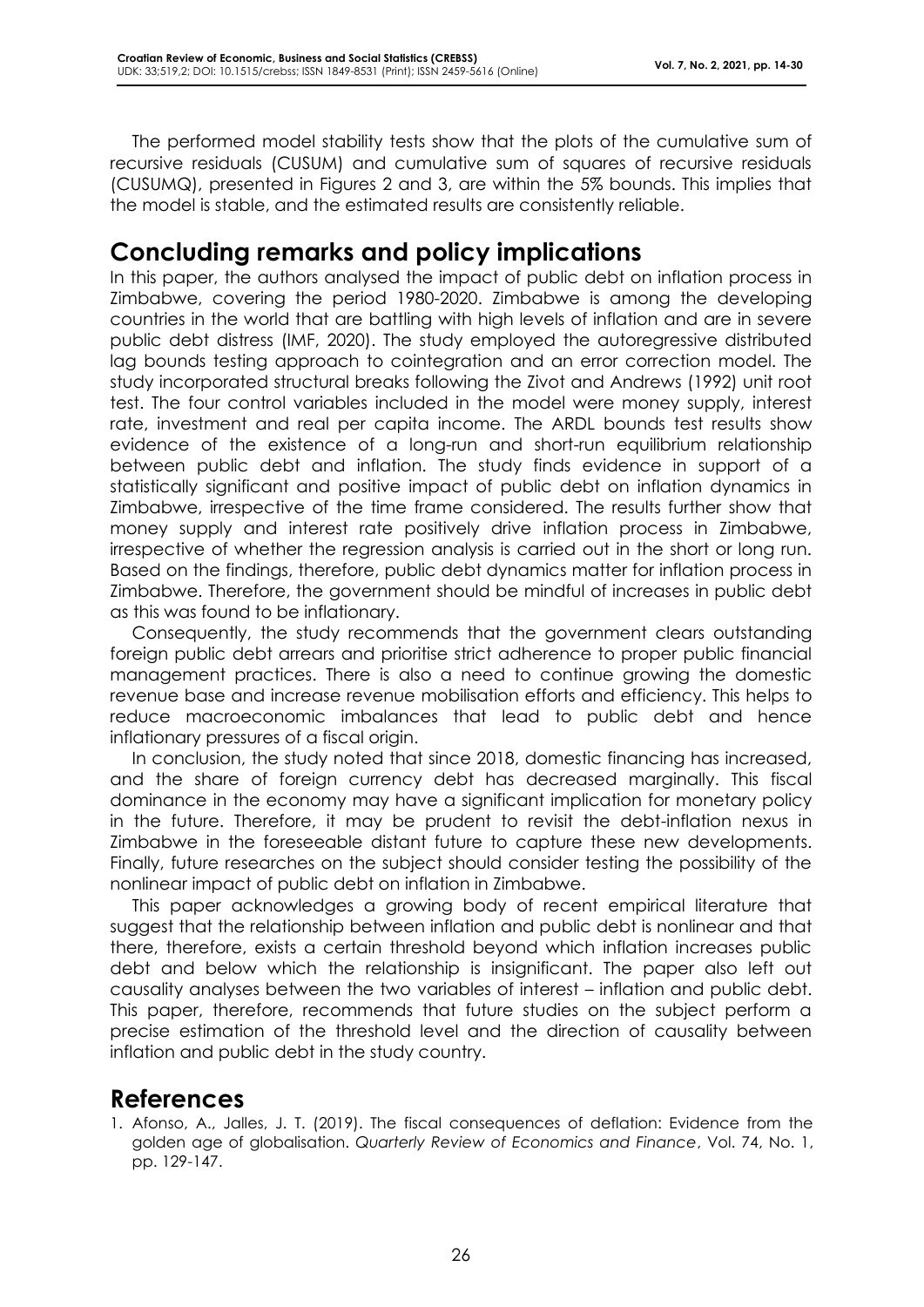- 2. Africa Development Bank. (2011). *From Stagnation to economic recovery*. Available at https://www.afdb.org/fileadmin/uploads/afdb/Documents/GenericDocuments/3.%20Zim babwe%20Report\_Chapter%201.pdf [14 February 2021].
- 3. Aimola, A. U., Odhiambo, N. M. (2021). Public debt and inflation: empirical evidence from Ghana. *Development Studies Research*, Vol. 8, No. 1, pp. 1-13.
- 4. Akitoby, B., Komatsuzaki, T., Binder, A. (2014). Inflation and public debt reversals in the G7 countries. IMF Working Paper WP/14/96. Available at https://www.imf.org/external/pubs/ft/wp/2014/wp1496.pdf [13 February 2021].
- 5. Amani Trust (1998). *A consolidated report on the food riots: 19-23 January 1998. Zimbabwe Human Rights NGO Forum*. Available at http://www.hrforumzim.com/members\_reports/foodriots98/food9801.htm [07 March 2021].
- 6. Andrés, J., Hernando, I. (1997). Inflation and economic growth: Some evidence for the OECD countries. Available at https://www.bis.org/publ/confp04p.pdf [24 February 2021].
- 7. Barro, R. J. (1989). The Ricardian approach to budget deficits. *The Journal of Economic Perspectives*, Vol. 3, No. 2, pp. 37-54.
- 8. Cherif, R., Hasanov, F. (2018). Public debt dynamics: The effects of austerity, inflation, and growth shocks. *Empirical Economics*, Vol. 54, No. 3, pp. 1087-1105.
- 9. Chitiyo, K. T. (2000). Land violence and compensation: Re-conceptualising Zimbabwe's land and war veterans' debate. Center for Conflict Resolution: Harare. Available at http://ccrweb.ccr.uct.ac.za/two/9\_1/zimbabwe.html [23 February 2021].
- 10.Dedu, V., Stoica, T. (2012). Central bank independence. *Theoretical and Applied Economics,* Vol. XIX, No. 8(573), pp. 97-102.
- 11.Elliot, G., Rothenberg, T. J., Stock, J. H. (1996). Efficient tests for an autoregressive unit root. *Econometrica*, Vol. 64, No. 4. pp. 813-836.
- 12.End, N., Tapsoba, S. J. A., Terrier, G., Duplay, R. (2015). Deflation and public finances: Evidence from the historical records, IMF Working paper, WP/15/176. Washington DC. Available at https://www.imf.org/external/pubs/ft/wp/2015/wp15176.pdf [19 February 2021].
- 13.Friedman, M. (1970). The counter revolution in monetary theory. Occasional paper no. 33. IEA. London.
- 14.Glynn, J., Perera, N., Verma, R. (2007). Unit root tests and structural breaks: A survey with applications. *Journal of Quantitative Methods for Economics and Business Administration*, Vol. 3, No. 1, pp. 63-79.
- 15.Government of Zimbabwe (GoZ). (2009a). *Mid-term fiscal statement*. Ministry of Finance and Economic Development. Harare. Government Printers.
- 16.Government of Zimbabwe (GoZ). (2009b). *Short-term emergency recovery programme*. Ministry of Finance and Economic Development. Harare. Government Printers.
- 17.Hanke S., Kwok, A. (2009). On the measurement of Zimbabwe's hyperinflation. *Cato Journal*, Vol. 29, No. 2, pp. 353-364.
- 18.Hilbers, P. (2005). Interaction of monetary and fiscal policies: Why central bankers worry about government budgets, Chapter 8. IMF papers. International Monetary Fund: Washington DC. Available at

https://www.imf.org/external/np/leg/sem/2004/cdmfl/eng/hilber.pdf [16 February 2021].

- 19.Hilscher, J., Raviv, A., Reis, R. (2020). Inflating away the public debt? An empirical assessment. Available at https://personal.lse.ac.uk/reisr/papers/99- HilscherRavivReisdebt.pdf [18 February 2021].
- 20.International Monetary Fund (IMF). (2009). Z*imbabwe: IMF executive board concludes 2009 Article IV Consultation with Zimbabwe: Public information Notice No. 09/53*. Washington **DC.** DC. Available at the at https://www.imf.org/en/News/Articles/2015/09/28/04/53/pn0953 [16 February 2021].
- 21.International Monetary Fund (IMF). (2014). *Zimbabwe: 2014 Article IV Consultation - Staff report; Press release; and Statement by the executive director for Zimbabwe*. IMF Country Report No. 14/202: Washington DC.
- 22.International Monetary Fund (IMF). (2016). *Zimbabwe: 2016 Article IV Consultation-Staff report press release; and statement by the executive director for Zimbabwe*. Washington DC. Available at https://www.imf.org/en/Publications/CR/Issues/2016/12/31/Zimbabwe-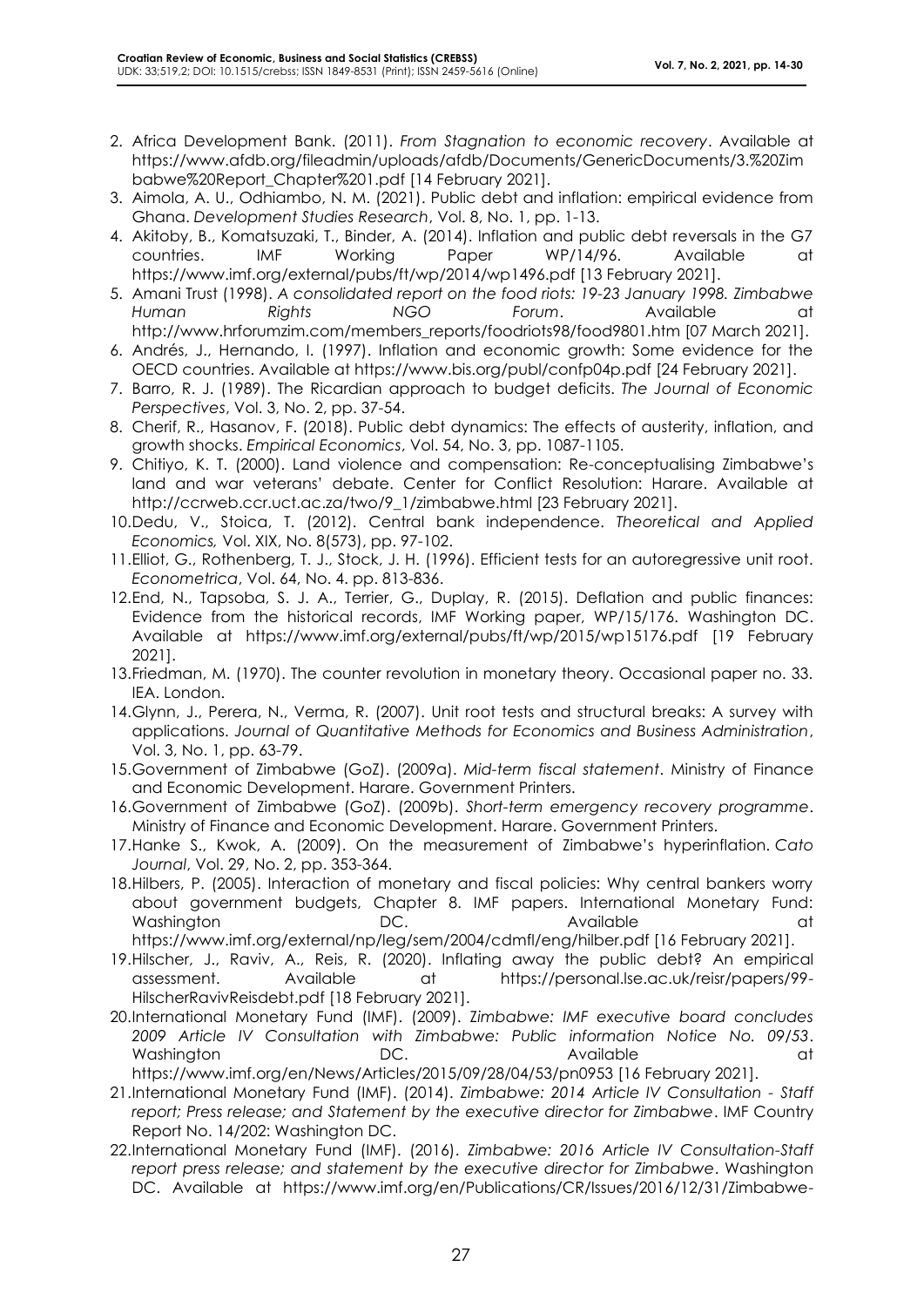Staff-Report-for-the-2016-Article-IV-Consultation-and-the-Third-Review-of-the-Staff-43882 [16 February 2021].

- 23.International Monetary Fund (IMF). (2019a). S*taff-Monitored Program - Press Release and Staff Report*. IMF Country Report No. 19/144. Washington DC.
- 24.International Monetary Fund (IMF). (2019b). *Inflation and public debt reversals in advanced economies.* IMF Working paper WP/19/297. Washington DC.
- 25.International Monetary Fund (IMF). (2020). *2019 Article IV Consultation - Staff Report; Press Release; and Statement by the Executive Director for Zimbabwe*. IMF Country Report No. 20/82. Washington DC.
- 26.Jones, T. (2011). *Uncovering Zimbabwe's debt: The case for a democratic solution to the unjust debt burden*. Jubilee Debt Campaign. London.
- 27.Kairiza, T. (2012). Unbundling Zimbabwe's journey to hyperinflation and official dollarization. GRIPS Policy Information Centre. Discussion paper 09-12. Tokyo.
- 28.Keynes, J. M. (1936). *The General Theory of Employment Interest and Money*. McMillan, London.
- 29.Krause, M. U., Moyen, S. (2016). Public debt and changing inflation targets. *American Economic Journal: Macroeconomics*, Vol. 8, No. 4, pp. 142-176.
- 30.Kwon, G., McFarlane, L., Robinson, W. (2009). Public debt, money supply, and inflation: A cross-country study. *IMF Staff Papers*, Palgrave Macmillan, Vol. 56, No. 3, pp. 476-515.
- 31.Laidler, D., Parkin, M. (1975). Inflation: A survey. *The Economic Journal*, Vol. 85, No. 340, pp. 741-809.
- 32.Lawal, A. I., Somoye, R. O., Babajide, A. A., Nwanji, T. I. (2018). The effect of fiscal and monetary policies interaction on stock market performance: Evidence from Nigeria. *Future Business Journal*, Vol. 4. No. 1, pp. 16-33.
- 33.Lopes da Veiga, J. A., Ferreira‐Lopes, A., Sequeira, T. N. (2016). Public Debt, Economic Growth and Inflation in African Economies. *South African Journal of Economics*, Vol. 84, No. 2, pp. 294-322.
- 34.Madito, O., Odhiambo, N. M. (2018). The main determinants of inflation in South Africa: An empirical investigation. *Organizations and Markets in Emerging Economies*, Vol. 9, No. 2, pp. 212-232.
- 35.Makochekanwa, A. (2010). The impact of a budget deficit on inflation in Zimbabwe, MPRA Paper No. 24227. Available at https://mpra.ub.uni-muenchen.de/24227/ [16 February 2021].
- 36.Mankiw, N. G. (Ed.). (2012). The Monetary System, Money Growth and Inflation. Chapter 8. Available at the contract of the contract of the contract of the contract of the contract of the contract of the contract of the contract of the contract of the contract of the contract of the contract of the contract of t

https://www.econ.cmu.ac.th/econadmin/files/Chapter%208%20Monentary%20System%20 Handout%20Student.pdf [21 February 2021].

- 37.Mas, R. D., Vonessen, B., Fehlker, C., Arnold, K. (2020). The case for central bank independence. European Central Bank. Occasional paper series. No 248 / October 2020.
- 38.Ministry of Finance and Economic Development (2021). *Budget statement*. (Various years). Ministry of Finance and Economic Development. Harare. Government Printers.
- 39.Mohanty, M. S. (2012). Fiscal policy, public debt and monetary policy in EMEs: An overview. Bank for International Settlements. BIS Papers No 67. Available at https://www.bis.org/publ/bppdf/bispap67.pdf [24 February 2021].
- 40.Mohr, P. (2008). On inflation. *South African Journal of Economics*, Vol. 76, No. 1, pp. 1–15.
- 41.Mupunga, N., Le Roux, P. (2014). Analysing the theoretical and empirical foundations of public debt dynamics in Zimbabwe. *Economic Research Southern Africa*, pp. 1-20.
- 42.Mupunga, N., Le Roux, P. (2015). Estimating the optimal growth-maximising public debt threshold for Zimbabwe. *Southern African Business Review*, Vol. 19, No. 3, pp. 102-128.
- 43.Narayan, P., Smyth, R. (2009). Multivariate granger-causality between electricity consumption, exports and GDP: Evidence from a panel of Middle Eastern countries. *Energy Policy*, Vol. 37, No. 1, pp. 229-236.
- 44.Newey, W., West, K. (1987). A simple, positive semi-definite, heteroscedasticity and autocorrelation consistent covariance matrix*. Econometrica*, Vol. 55, No. 3, pp. 703-708.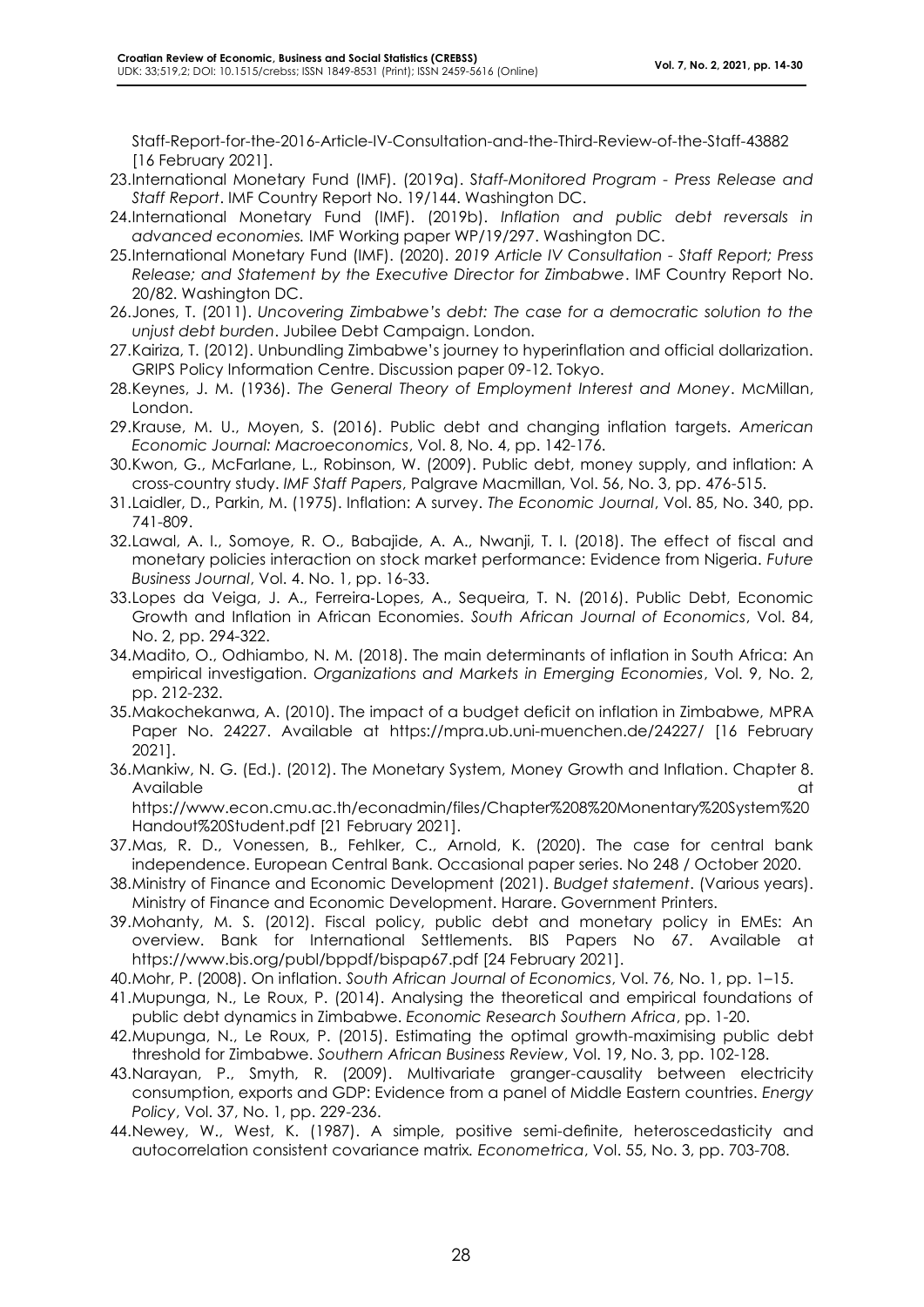- 45.Nguyen, V. B. (2015). The relationship between public debt and inflation in developing countries: Empirical evidence based on difference panel GMM. *Asian Journal of Empirical Research,* Vol. 5, No. 11, pp. 221-236.
- 46.Nyarota, S., Kavila, W., Mupunga, N., Ngundu, T. (2016). An empirical examination of negative inflation in Zimbabwe. Reserve Bank of Zimbabwe Working papers. Harare.
- 47.Odhiambo, N. M. (2021a). Foreign direct investment and economic growth in Kenya: An empirical investigation. *International Journal of Public Administration*, DOI: 10.1080/01900692.2021.1872622
- 48.Odhiambo, N. M. (2021b). Energy consumption and economic growth in Botswana: empirical evidence from a disaggregated data. *International Review of Applied Economics*, Vol. 35, No. 1. pp. 3-24.
- 49.Pesaran, M. H., Shin, Y. (1999). An autoregressive distributed lag modelling approach to cointegration analysis. In *Econometrics and Economic Theory in the 20th Century*, Chapter 11, pp. 1-31, Storm, S. (Ed.), The Ragnar Frisch Centennial Symposium, Cambridge University Press, London.
- 50.Pesaran, M. H., Shin, Y., Smith, R. (2001). Bound testing approaches to the analysis of level relationship. *Journal of Applied Econometrics*, Vol. 16, No. 3, pp. 174-189.
- 51.Phillips, P. C. B., Perron, P. (1988). Testing for a unit root in a time series regression. *Biometrika*, Vol. 75, No. 2, pp. 335-346.
- 52.Radovic, M., Radonjic, M., Djuraskovic, J. (2018). Central Bank Independence: The case of the central bank of Montenegro. *Journal of Central Banking Theory and Practice*, Vol. 7, No. 3, pp. 25-40.
- 53.Rehbein, K. (2012). How it could work: The alternative to the traditional debt relief processes for Zimbabwe: An illustration. The European Network on Debt and Development. Available at https://www.eurodad.org/files/pdf/520a390787e0e.pdf. [04 June 2021].
- 54.Reinhart, C. M., Sbrancia, M. B. (2015). The liquidation of government debt. *Economic Policy*, Vol. 30, No. 82, pp. 291-333.
- 55.Romero, J. P. B., Marin, K. L. (2017). Inflation and public debt. *Monetaria*, Vol. V, No. 1, pp. 39-94.
- 56.Saatcioglu, C., Korap, L. (2008). Long-run relations between money, prices and output: The case of turkey. *Zku Sosyal Bilimlmer Dergisi*, Vol. 7, No. 4, pp. 33-54.
- 57.Saungweme, T., Odhiambo, N. M. (2018). Debt dynamics in Zimbabwe: Reforms, trends and challenges. *The International Journal for Quality Research*, Vol. 12, No. 1, pp. 95-110.
- 58.Saungweme, T., Odhiambo, N. M. (2020). The Impact of Domestic and Foreign Public Debt on Economic Growth: Empirical Evidence from Zimbabwe. *Economia Internazionale*, Vol. 73, No. 1, pp. 77-106.
- 59.Sims, C. A. (2014). Inflation, Inflation Fears, and Public Debt. Princeton University. Available at http://sims.princeton.edu/yftp/Lindau/LindauSlides.pdf [15 February 2021].
- 60.Sims, C. A. (2016). Fiscal policy, monetary policy and central bank independence. Available at the contract of the contract of the contract of the contract of the contract of the contract of the contract of the contract of the contract of the contract of the contract of the contract of the contract of t https://www.kansascityfed.org/~/media/files/publicat/sympos/2016/econsymposium-sims-
- paper.pdf?la=en (18 February 2021). 61.Uctum, M., Thurston, T., Unctum. R. (2006). Public debt, the unit root hypothesis and structural breaks: A multi-country analysis. *Economica*, Vol. 73, No. 289, pp. 129-156.
- 62.World Bank. (2020). World development indicators. World Bank: Washington DC. Available at https://databank.worldbank.org/data/databases.aspx. [20 February 2021].
- 63.Zangari, E., Caiumi, A. Hemmelgarn, T. (2017). Tax uncertainty: Economic evidence. Working paper no. 67. European Union. Available at https://ec.europa.eu/taxation\_customs/sites/taxation/files/taxation\_paper\_67.pdf [18 February 2021].
- 64.Zivot, E., Andrews, D.W. (1992). Further evidence on the great crash, the oil-price shock, and the unit-root. *Journal of Business and Economic Statistics*, Vol. 10, No. 3, pp. 251-270.